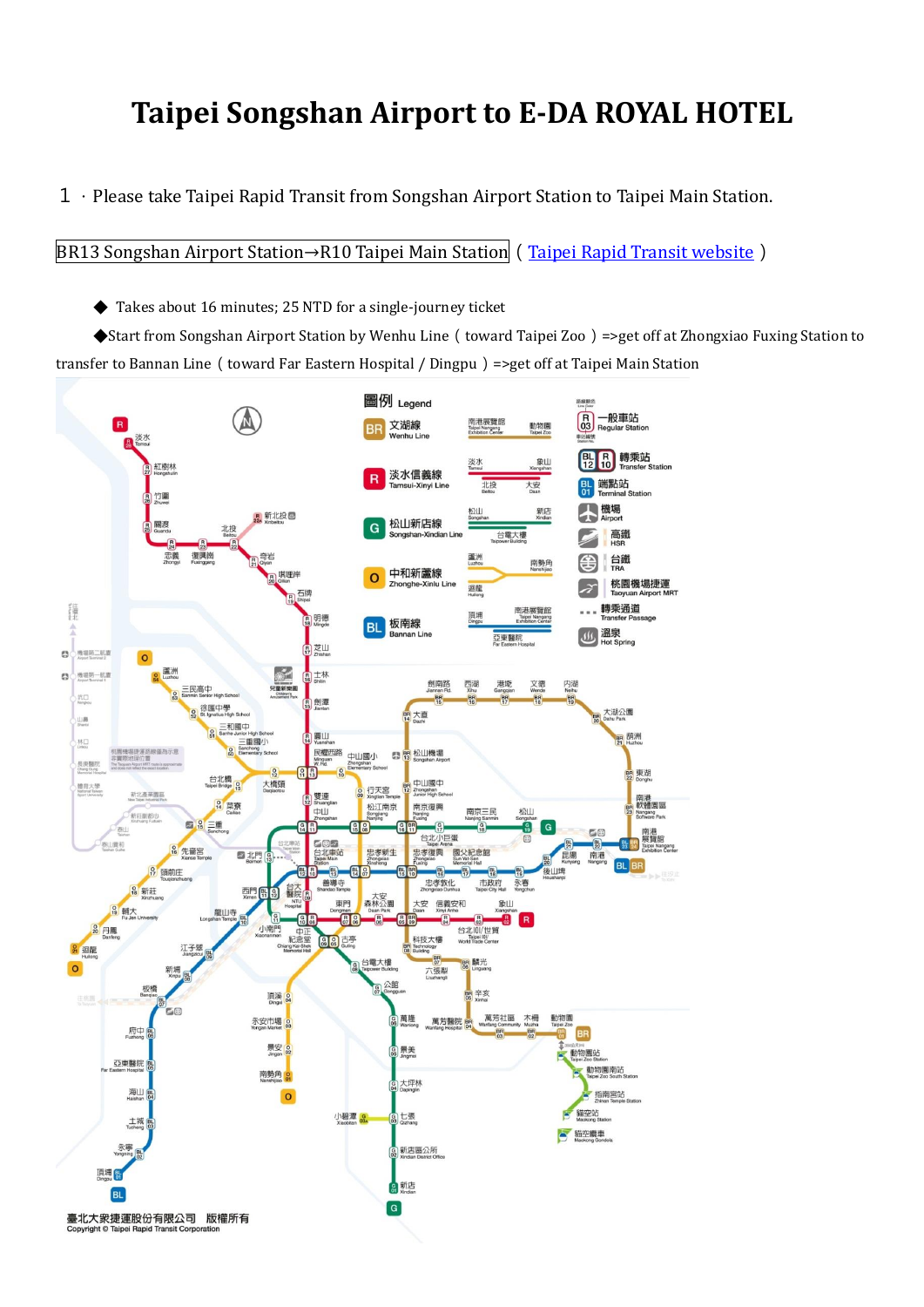2.After arriving at Taipei Main Station, please transfer to Taiwan High Speed Rail (THSR) to

Kaohsiung. THSR Taipei Station  $\rightarrow$  THSR Zuoying Station ([THSR website](https://en.thsrc.com.tw/))

3.After arriving at THSR Zuoying Station in Kaohsiung, please transfer to E-DA Bus to E-DA Royal

Hotel.(Since some E-DA buses may skip stops, when you get on the bus, please tell the driver in

advance that you want to get off at E-DA Royal Hotel.)

◆ About 15.5 miles one-way; takes about 35 minutes during peak hours / about 25 minutes during off-peak hours 8501 【Zuoying THSR Station→E-DA World 】Bus Stop: the 5th bus stop (no. 8501) after exiting from THSR's Exit 1 8501【E-DA World→Zuoying THSR Station】Bus Stop:E-DA Royal Hotel Station, Shopping Mall Station(Shopping Mall A district and C district)

\*Some of the 8501 E-DA buses may stop in front of the Hi-Life convenience store. In this case, please take the elevator behind the store, and go down to floor LB to arrive at E-DA Royal Hotel.

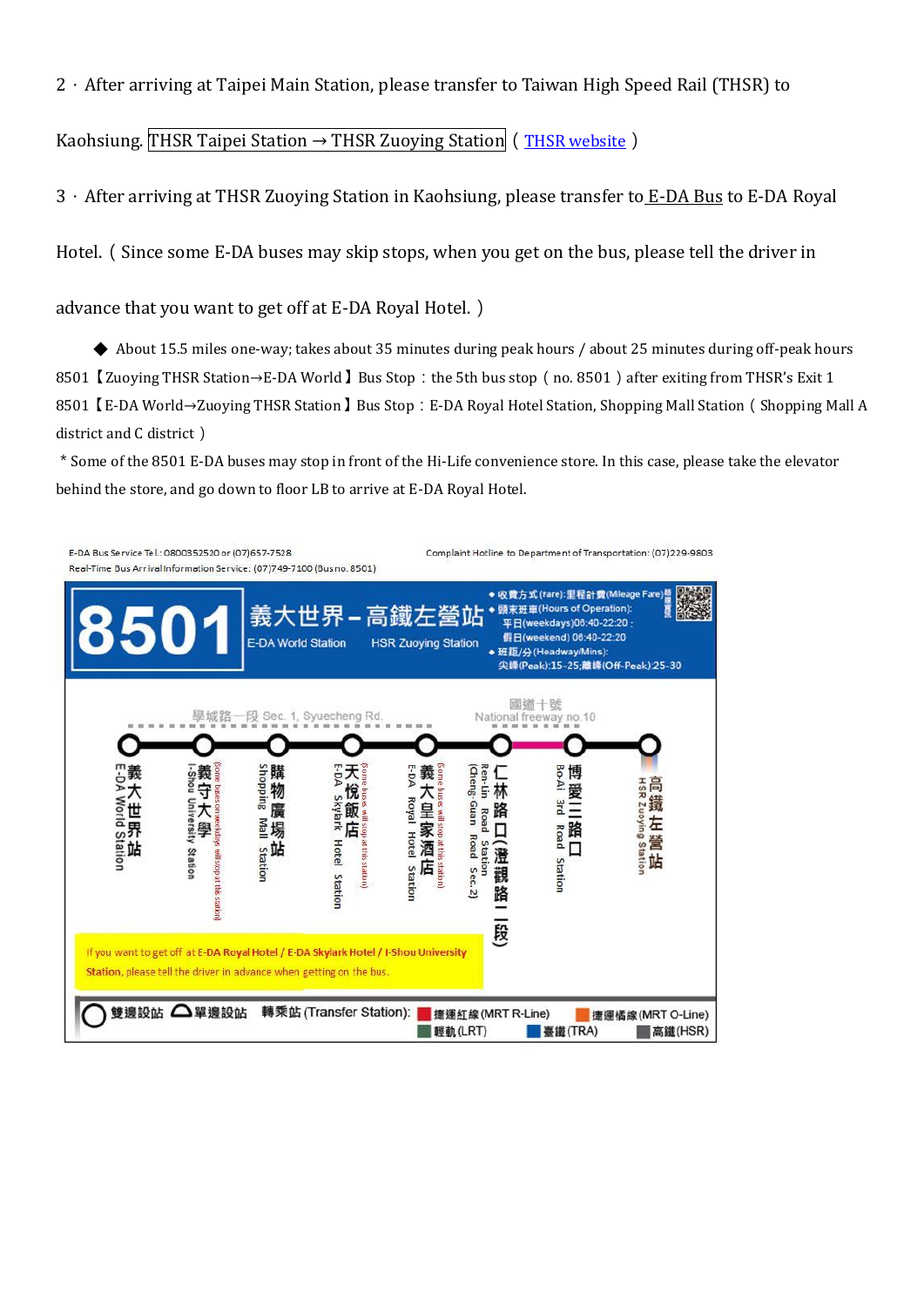Valid from October 04 2021

| 8501 Timetable for Weekdays<br><b>E-DA World Station</b><br>toward<br><b>HSR Zuoying Station</b><br><b>Start from E-DA World Station</b> |          | <b>Weekdays: Monday-Friday</b><br><b>Weekends: Saturday-Sunday</b><br><b>HSR Zuoying Station</b><br>toward<br><b>E-DA World Station</b><br><b>Start from HSR Zuoying Station</b> |       |       |          |       |       |
|------------------------------------------------------------------------------------------------------------------------------------------|----------|----------------------------------------------------------------------------------------------------------------------------------------------------------------------------------|-------|-------|----------|-------|-------|
|                                                                                                                                          |          |                                                                                                                                                                                  |       | 06:40 | 16:30 進校 | 06:50 | 16:30 |
|                                                                                                                                          |          |                                                                                                                                                                                  |       | 07:30 | 17:00    | 07:20 | 17:00 |
| 08:10                                                                                                                                    | 17:10    | 07:40                                                                                                                                                                            | 17:20 |       |          |       |       |
| 08:40                                                                                                                                    | 17:30 進校 | 08:00                                                                                                                                                                            | 18:00 |       |          |       |       |
| 09:50                                                                                                                                    | 17:40 進校 | 08:45                                                                                                                                                                            | 18:30 |       |          |       |       |
| 10:20                                                                                                                                    | 18:10 進校 | 09:00                                                                                                                                                                            | 19:00 |       |          |       |       |
| 11:40                                                                                                                                    | 18:40    | 09:30                                                                                                                                                                            | 19:20 |       |          |       |       |
| 12:20 進校                                                                                                                                 | 19:10    | 10:30                                                                                                                                                                            | 20:00 |       |          |       |       |
| 13:20 進校                                                                                                                                 | 19:50 進校 | 11:00                                                                                                                                                                            | 20:30 |       |          |       |       |
| 14:00                                                                                                                                    | 20:30    | 12:20                                                                                                                                                                            | 21:20 |       |          |       |       |
| 14:50 進校                                                                                                                                 | 20:50 進校 | 13:10                                                                                                                                                                            | 21:30 |       |          |       |       |
| 15:10                                                                                                                                    | 21:20    | 14:00                                                                                                                                                                            | 22:00 |       |          |       |       |
| 15:40 進校                                                                                                                                 | 22:00    | 14:40                                                                                                                                                                            | 22:30 |       |          |       |       |
| 16:00                                                                                                                                    | 22:20 進校 | 15:30                                                                                                                                                                            | 23:00 |       |          |       |       |
|                                                                                                                                          |          | 15:50                                                                                                                                                                            |       |       |          |       |       |

・ 進校 means that the bus goes through I-Shou University Station.<br>・ 8:00-10:00 and 16:00-19:00 are peak hours, please wait with patience.<br>・ The bus departure and arrival times are affected by traffic conditions.<br>・ If you